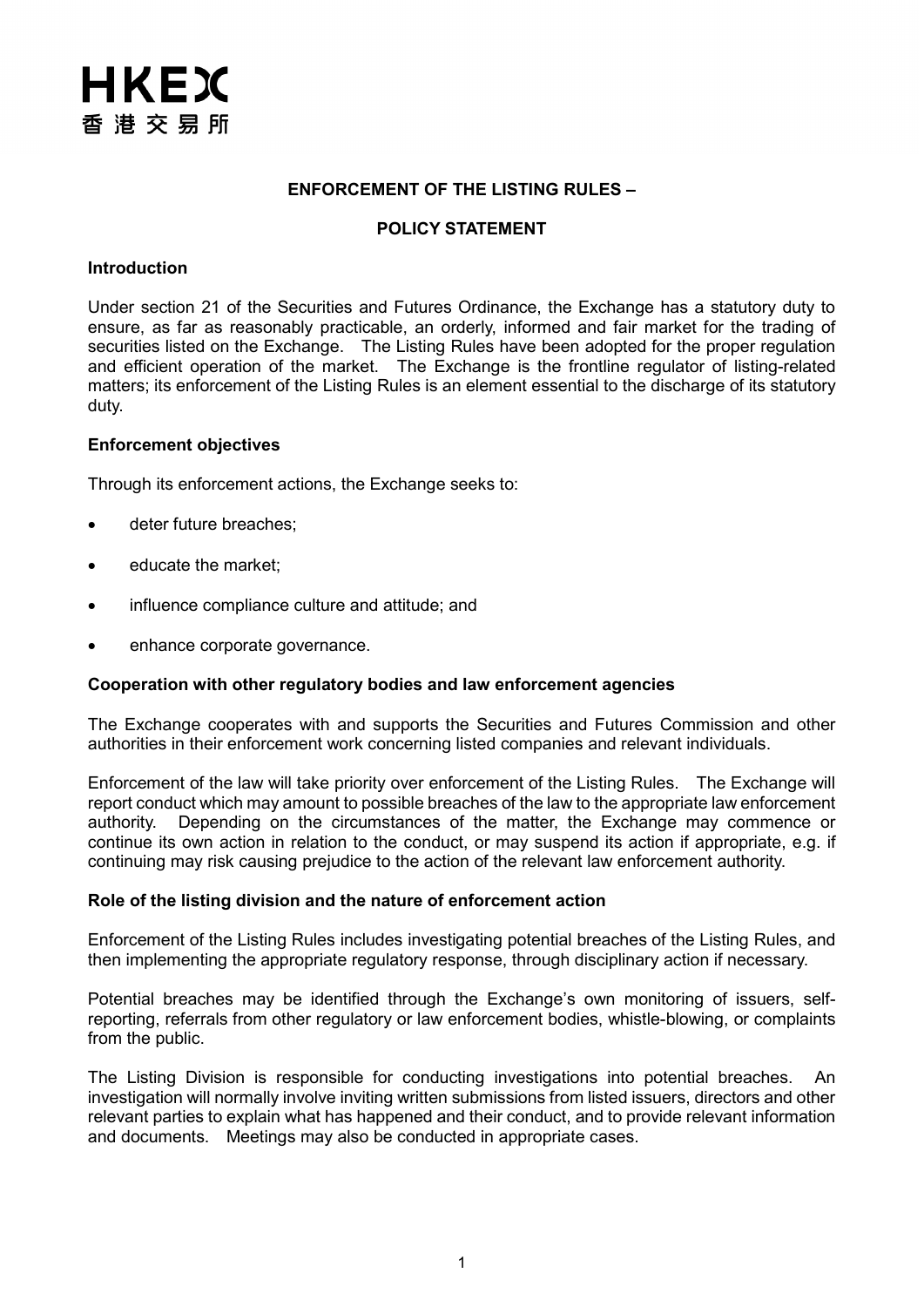# HKEX 香港交易所

At the conclusion of the investigation, the Listing Division will take into consideration all the facts and circumstances of the case, and decide what, if any, regulatory action is required on a respondentby-respondent basis. Amongst other things, this may involve a warning from the Listing Division, or the commencement of a disciplinary action.

## **Disciplinary proceedings**

Where disciplinary action is taken, the Listing Committee is the decision maker as to whether the parties subject to disciplinary action have committed breaches and the sanctions to be imposed, if any. The Listing Division will act as the "prosecutor". The respondent parties have the opportunity to make both written and oral representations, and a right to attend the hearing before the Listing Committee.

Respondents are normally expected to attend the hearing, and to answer any questions which the Listing Committee may have, particularly if the respondent has undertaken to the Exchange to attend before any meeting or hearing at which they are requested to appear. [Procedures](https://www.hkex.com.hk/Listing/Disciplinary-and-Enforcement/Disciplinary-Procedures?sc_lang=en) for disciplinary hearings can be found on the HKEX website. The procedures are intended to enable disciplinary matters to be dealt with expeditiously, as the efficient and timely delivery of regulatory outcomes is in the interests of the investing community and the market.

## **Settlement**

The settlement of disciplinary or prospective disciplinary action is encouraged in accordance with the [statement](https://www.hkex.com.hk/-/media/HKEX-Market/Listing/Rules-and-Guidance/Disciplinary-and-Enforcement/Disciplinary-Procedures-and-Enforcement-Guidance-Materials/policy-paper-settlement.pdf?la=en) published on the HKEX website.

## **Sanctions available**

The Listing Committee seeks to punish past conduct with the application of the sanctions available but of equal importance is to ensure improvement in the future and enhance corporate governance.

The sanctions which the Listing Committee can impose, upon making findings of breaches, and the parties that may be subject to such sanctions, are set out in Chapter 2A of the Main Board Listing Rules and Chapter 3 of the GEM Listing Rules.

These sanctions include, amongst others, a graduated range of public reputational sanctions (public statement of criticism; public censure; prejudice statement; director unsuitability statement).

The Listing Committee may also direct remedial action to be taken (e.g. an internal control review, the appointment of a compliance adviser, or directors' training on regulatory and legal topics including Listing Rule compliance), the denial of facilities of the market to an issuer, a trading suspension, or the cancellation of listing of the issuer.

See also the statement on principles and factors in determining sanctions and directions (the [Sanctions Statement\)](https://www.hkex.com.hk/-/media/HKEX-Market/Listing/Rules-and-Guidance/Disciplinary-and-Enforcement/Disciplinary-Procedures-and-Enforcement-Guidance-Materials/sancs_202107.pdf?la=en), available on the HKEX website.

## **Enforcement priorities**

The Exchange focuses on pursuing serious misconduct with a view to utilising its resources to the best regulatory effect. The Exchange accordingly tends to focus on cases in which some form of public sanction may be warranted against the parties responsible for the breaches.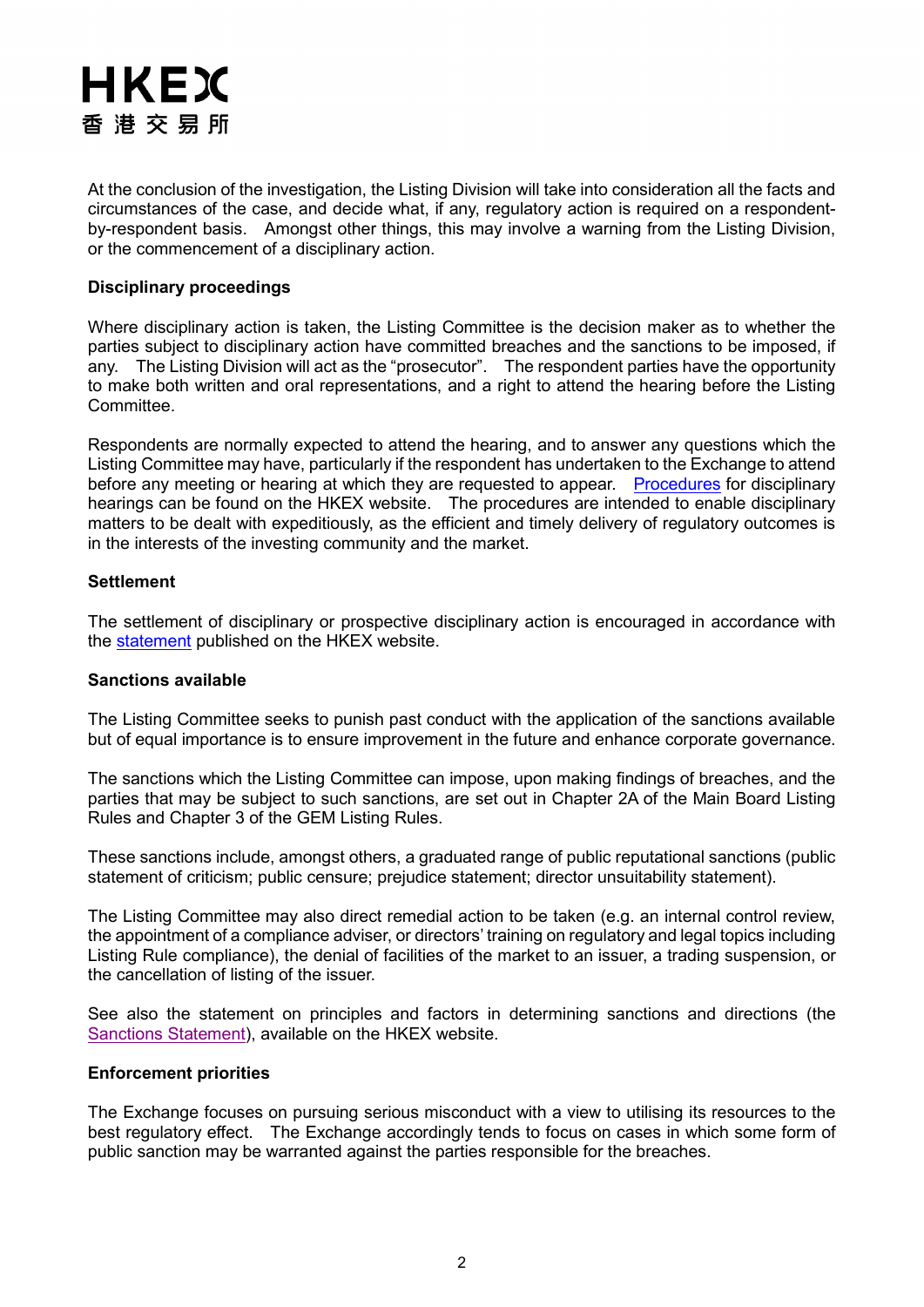

The decision as to the level of regulatory response and whether disciplinary action is appropriate will be guided by many factors including, but not limited to, those set out in the Sanctions Statement.

All those involved in Listing Rule-related matters should take note of the following three concepts, as they underlie many of the Exchange's enforcement decisions.

## (A) Responsibility

Listed issuers are, by definition, companies. But these companies can only operate under the control, and through the acts, of individuals. A key priority behind the Exchange's enforcement actions is to ensure that those individuals who are responsible for discharging duties in connection with listing matters, and those who are culpable of failures and misconduct, are held to account.

Directors have primary responsibility for listed issuers, and have duties both under Hong Kong law and set out in the Listing Rules, as well as obligations contained in the undertakings they give to the Exchange. This includes a wide-ranging and fundamental obligation to use their best endeavours to procure Listing Rule compliance by listed companies.

The principle of collective and individual responsibility of directors for compliance is a cornerstone of the Exchange's enforcement regime. Executive directors who have executive and management roles and responsibilities within a company obviously have a crucial role to play in procuring the company's Listing Rule compliance. However, non-executive directors (including independent nonexecutive directors) also have important responsibilities in this regard. Not only are they expected to give the board the benefit of their skills, expertise, varied backgrounds and qualifications, and exercise their independent judgement in making decisions for the company, they also have responsibilities to procure the company's Listing Rule compliance. Like the executive directors, they are also required to take an active interest in the issuer's affairs and obtain a general understanding of the issuer's business, and must follow up anything untoward that comes to their attention.

Responsibility does not stop with the directors. All who participate in and use the market have a responsibility to uphold the integrity of the Listing Rules. There are many other individuals with important roles to play in respect of compliance and corporate governance, and who fall within the Exchange's enforcement jurisdiction including, amongst others, the senior management of the listed issuer. The Exchange will take enforcement action in appropriate cases if such individuals cause by action or omission, or knowingly participate in, a contravention of the Listing Rules.

All those with a responsibility for Listing Rule compliance are reminded that delegation to, or unquestioning reliance on, others will often not be sufficient to discharge their duties, even if those relied upon are other directors or professional advisers. For example, a director will normally be expected to play at least a continuing supervisory role for, and demonstrate sufficient continuing interest in, matters delegated to other directors, staff or advisers. Similarly, whilst it is often advisable for the directors to seek professional advice, directors are expected to continue to apply an enquiring mind to the advice received, and to have used their own wisdom, experience and independent judgement.

## (B) Controls and Culture

It is critical that, within listed issuers, appropriate conditions for compliance are created and maintained. This includes as a minimum the implementation of appropriate and effective internal controls. However, this also extends to the culture of the company, and the attitude towards compliance and corporate governance.